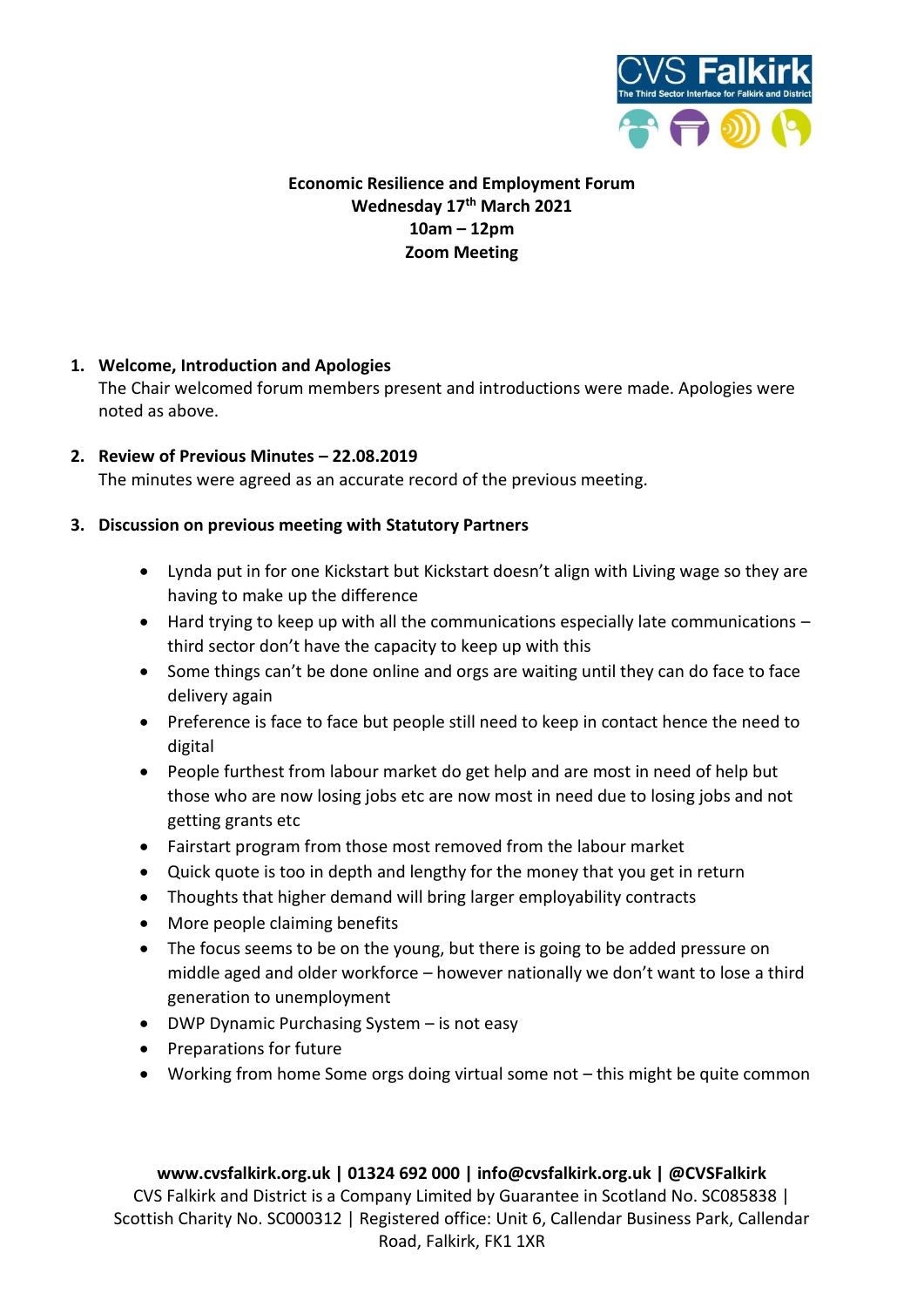

- How well does the sector feel supported in returning to "normal" what do they need
	- o Third sector not allowed in schools at this point
	- o Not allowed groups on council outdoor spaces
	- o Transport is a big thing

## **4. Advertising the forum**

- Do you want to bid for tenders?
- Benefits of the forum
	- o Access to LEP and CPP
	- o Benefit from advice of partner organisations
	- o United 3rd sector voice

#### **5. AOCB**

#### **Actions List**

| <b>Action</b>                                        | To be completed by   | By date         |
|------------------------------------------------------|----------------------|-----------------|
| Contact EREF Mailing list orgs to promote the        | <b>Scott Malcolm</b> | April 30th 2021 |
| forum or find out why people are not attending       |                      |                 |
| Contact john at Cloybank as a suggested org that     | Scott Malcolm        | April 30th 2021 |
| should attend EREF                                   |                      |                 |
| When is the next LEP meeting?                        | <b>Scott Malcolm</b> | April 30th 2021 |
|                                                      |                      |                 |
| DWP come and do a workshop for Dynamic               | <b>Scott Malcolm</b> | April 30th 2021 |
| Purchasing System (DPS) - DWP staff need to be       |                      |                 |
| familiar with your organisation so maybe have        |                      |                 |
| workshops for the third sector would be beneficial   |                      |                 |
| to build working relationships and get more people   |                      |                 |
| delivering work from the DPS - Meeting               |                      |                 |
| <b>Share ETU Fairstart Framework</b>                 | <b>Scott Malcolm</b> | April 30th 2021 |
|                                                      |                      |                 |
| complete a service update sheetcould we do this for  | Scott Malcolm        | April 30th 2021 |
| the Employability forum? Ask each organisation to    |                      |                 |
| complete a wee update on their service and send back |                      |                 |

**www.cvsfalkirk.org.uk | 01324 692 000 | info@cvsfalkirk.org.uk | @CVSFalkirk** CVS Falkirk and District is a Company Limited by Guarantee in Scotland No. SC085838 | Scottish Charity No. SC000312 | Registered office: Unit 6, Callendar Business Park, Callendar Road, Falkirk, FK1 1XR